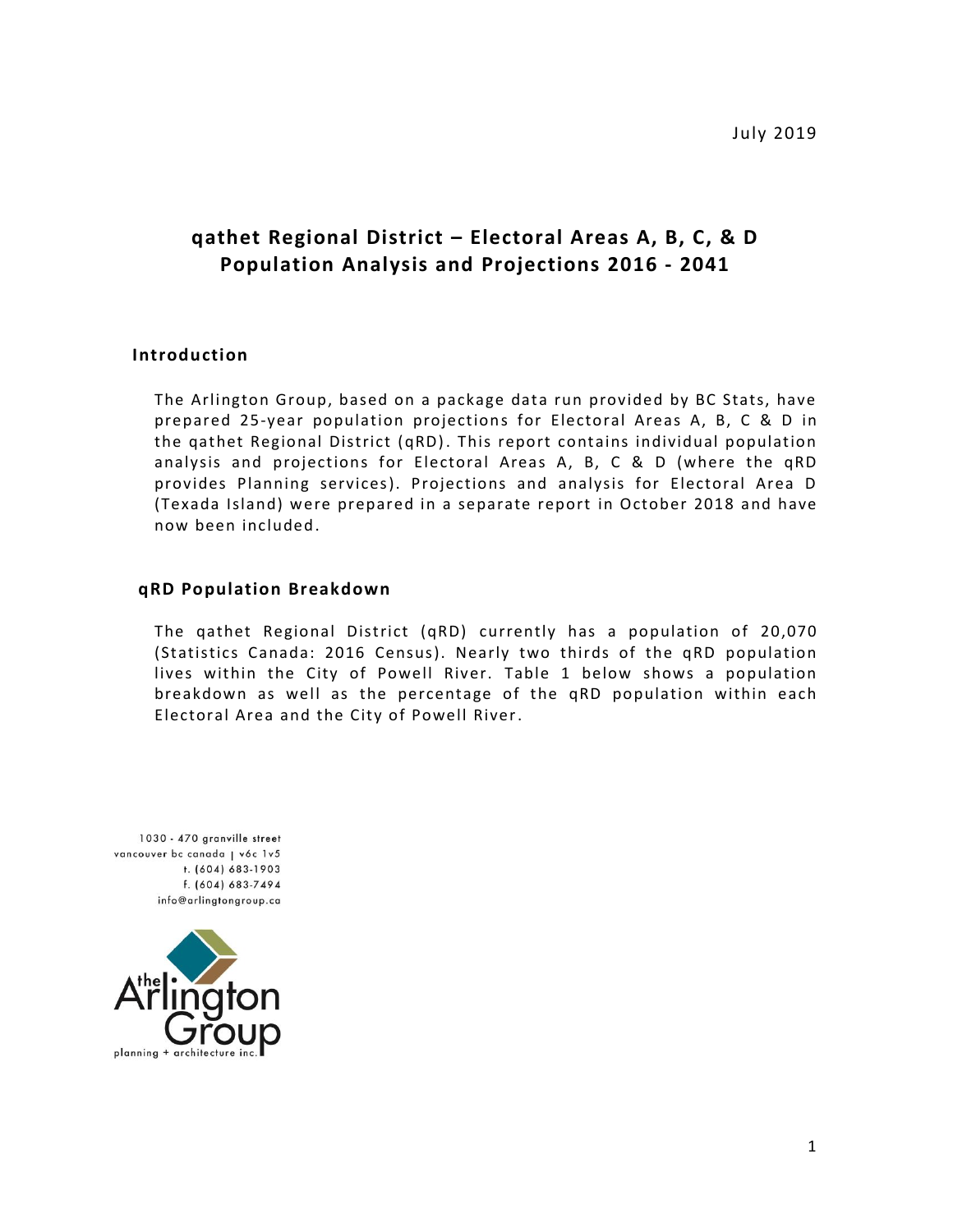| <b>AREA</b>               | 2016 Population | % of qRD Population |
|---------------------------|-----------------|---------------------|
| Area A                    | 1,080           | 5.4%                |
| Area B                    | 1,565           | 7.8%                |
| Area C                    | 2,060           | 10.3%               |
| Area D                    | 1,076           | 5.4%                |
| Area E                    | 399             | 2.0%                |
| City of Powell River      | 13,157          | 65.6%               |
| Tla'amin Nation           | 728             | 3.6%                |
| qathet Regional District* | 20,070          | 100%                |

#### *Table 1 – 2016 qRD Population Breakdown by Electoral Area*

\*Total not identical due to rounding Source: Statistics Canada

#### **Recent Trends**

As indicated in the following Figure 2, the population of the qRD saw very modest growth of 1.5% for the 15 year period between 2001 and 2016. This small overall growth masked significant regional differences. Electoral Areas A and B grew by 9.3% and 7.9% respectively, while Electoral Areas C and D saw decreases of 3.5% and 4.8% respectively. The population of the two Electoral Areas adjacent to the City of Powell River increased while those further away or requiring access by ferry declined in population. It should also be noted that, despite the overall population decrease for Electoral Areas C and D between 2001 and 2016, a modest reversal of the downward population trend took place between 2011 and 2016.

The overall increase in population of the five electoral areas from 2001 to 2016 was 110 persons compared to 174 in the City of Powell River and 51 for the Tla'amin Nation. During that time period, the City's proportion of the qRD population declined nominally from 65.7% to 65.6% . As noted above, the population for each electoral area varied but overall, their proportion of the qRD population declined by a nominal 0.1% over the 15 year period. On the other hand, the Tla'amin Nation population increased from 3.4% to 3.6% of the total within the qRD. The increasing First Nation population reflects a trend that has occurred across Canada in recent decades.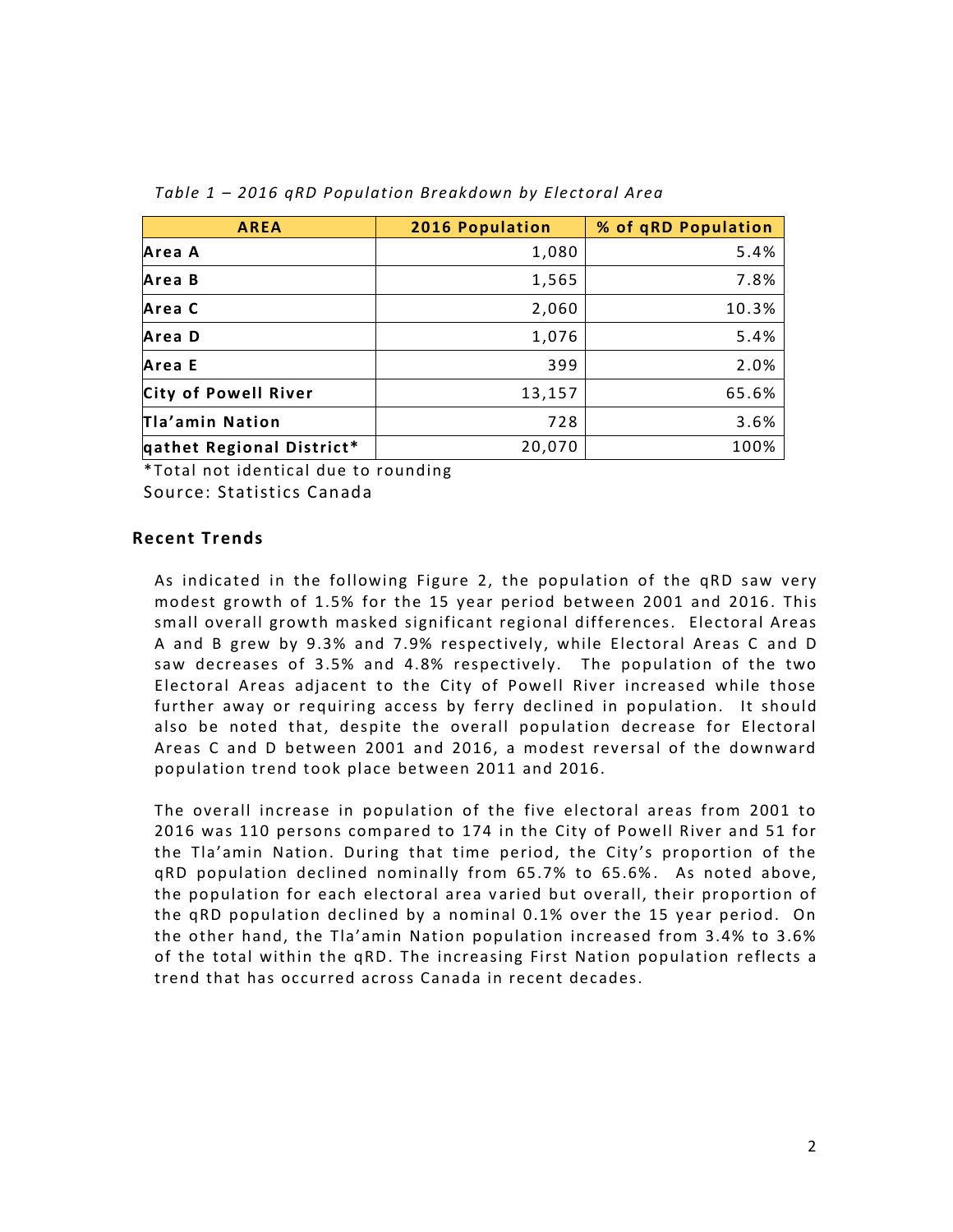| <b>AREA</b>                           | 2001      | 2006      | 2011      | 2016      | <b>Total Pop</b><br><b>Change</b><br>$2001 - 2016$ | % Change<br>2001 - 2016 |
|---------------------------------------|-----------|-----------|-----------|-----------|----------------------------------------------------|-------------------------|
| Area A                                | 988       | 914       | 1,008     | 1,080     | 92                                                 | 9.3%                    |
| Area B                                | 1,450     | 1,489     | 1,488     | 1,565     | 115                                                | 7.9%                    |
| Area C                                | 2,135     | 2,074     | 2,014     | 2,060     | $-75$                                              | $-3.5%$                 |
| Area D                                | 1,129     | 1,107     | 1,053     | 1,076     | $-54$                                              | $-4.8%$                 |
| Area E                                | 367       | 359       | 426       | 399       | $+32$                                              | 8.7%                    |
| City of<br>Powell<br>River            | 12,983    | 12,957    | 13,165    | 13,157    | $+174$                                             | 1.3%                    |
| Tla'amin<br><b>Nation</b>             | 677       | 682       | 730       | 728       | $+51$                                              | 7.5%                    |
| qathet<br>Regional<br><b>District</b> | 19,765    | 19,599    | 19,906    | 20,070    | 305                                                | 1.5%                    |
| BC                                    | 3,907,735 | 4,113,487 | 4,400,057 | 4,648,055 | 740,320                                            | 18.9%                   |

*Table 2 - Population Change 2001 - 2016*

\*qRD total population higher than individual components due to rounding and census undercount.

Source: Statistics Canada (Census), BC Stats

In addition to these overall population changes were significant changes within age groups. These are documented in the following Figures 3-6. In each Electoral Area, there was a significant decrease in age groups under 20 years (i.e. pre-school, elementary and high school age) and from 20 to 44 years (i.e. younger work force and some post-secondary students). The older work force from 45 to 64 generally increased over the same 15-year time period except in Area A where there was no overall trend. The most significant change affected the senior age group between 65 and 84 years. This population group increased in all Electoral Areas and more than doubled in three of the four from 2001 to 2016.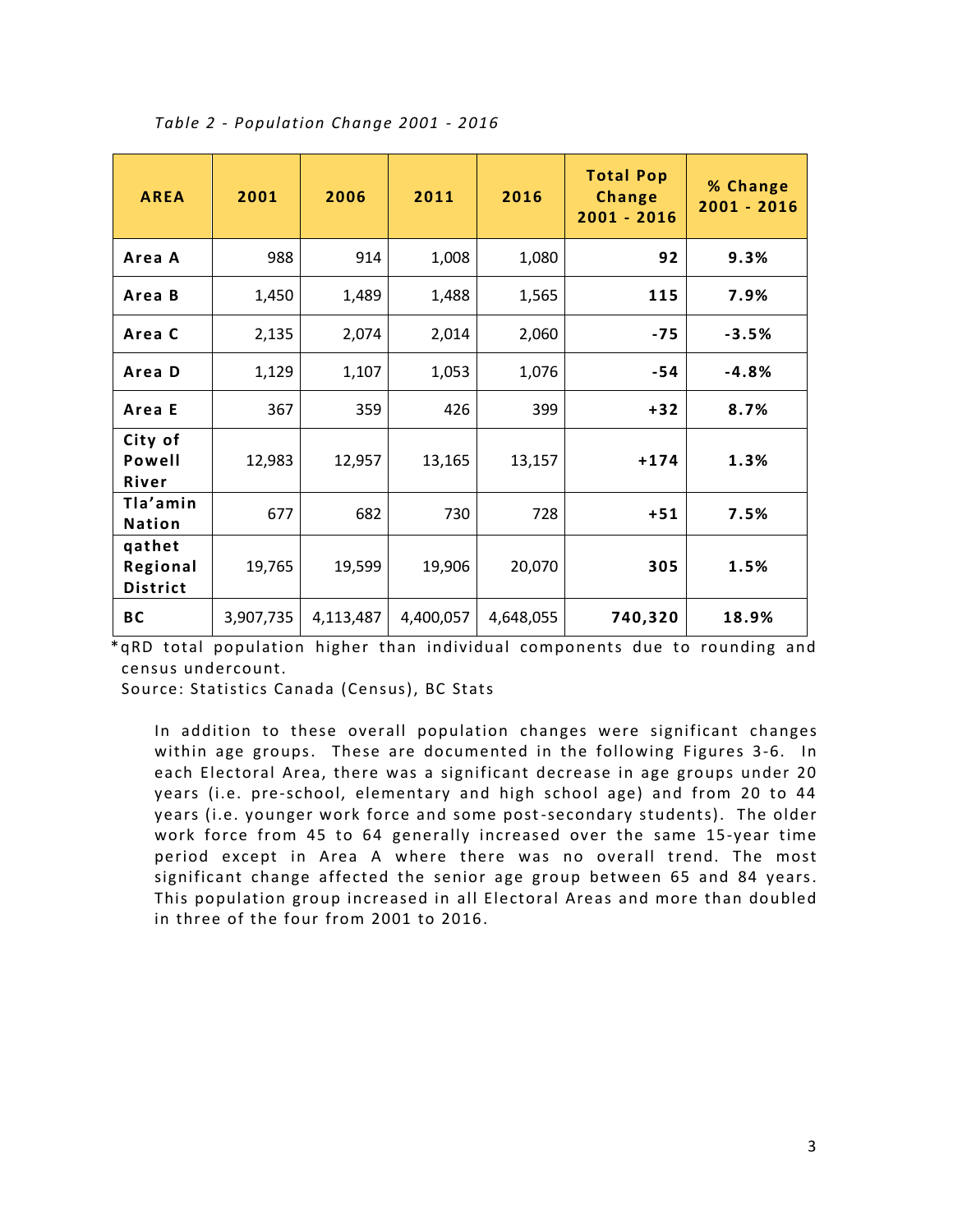The changes for Area A are documented in the Table 3 and Figure 1 below. Despite the largest overall population increase of 9.3%, both age groups under 45 years declined by double digits in Area A. On the other hand, Area A had the highest proportionate increase in the age group from 65 to 83 over 150%.

| <b>AGE</b> | 2001 | 2006 | 2011  | 2016  | Pop. Change<br>2001-2016 | % Change<br>$2001 - 2016$ |  |
|------------|------|------|-------|-------|--------------------------|---------------------------|--|
| $0 - 19$   | 180  | 140  | 135   | 150   | $-30$                    | $-16.7%$                  |  |
| $20 - 44$  | 255  | 170  | 185   | 205   | $-50$                    | $-19.6%$                  |  |
| $45 - 64$  | 405  | 440  | 475   | 405   | 0                        |                           |  |
| 65-84      | 125  | 160  | 200   | 315   | 190                      | 152.0%                    |  |
| $85+$      | 5    | 5    | 15    | 5     | 0                        |                           |  |
| Total*     | 988  | 914  | 1,008 | 1,080 | 72                       | 9.3%                      |  |

*Table 3 - Population Change in Electoral Area A 2001 – 2016 by Age Groupings*

*Figure 1 - Population Change in Electoral Area A 2001 – 2016 by Age Groupings*

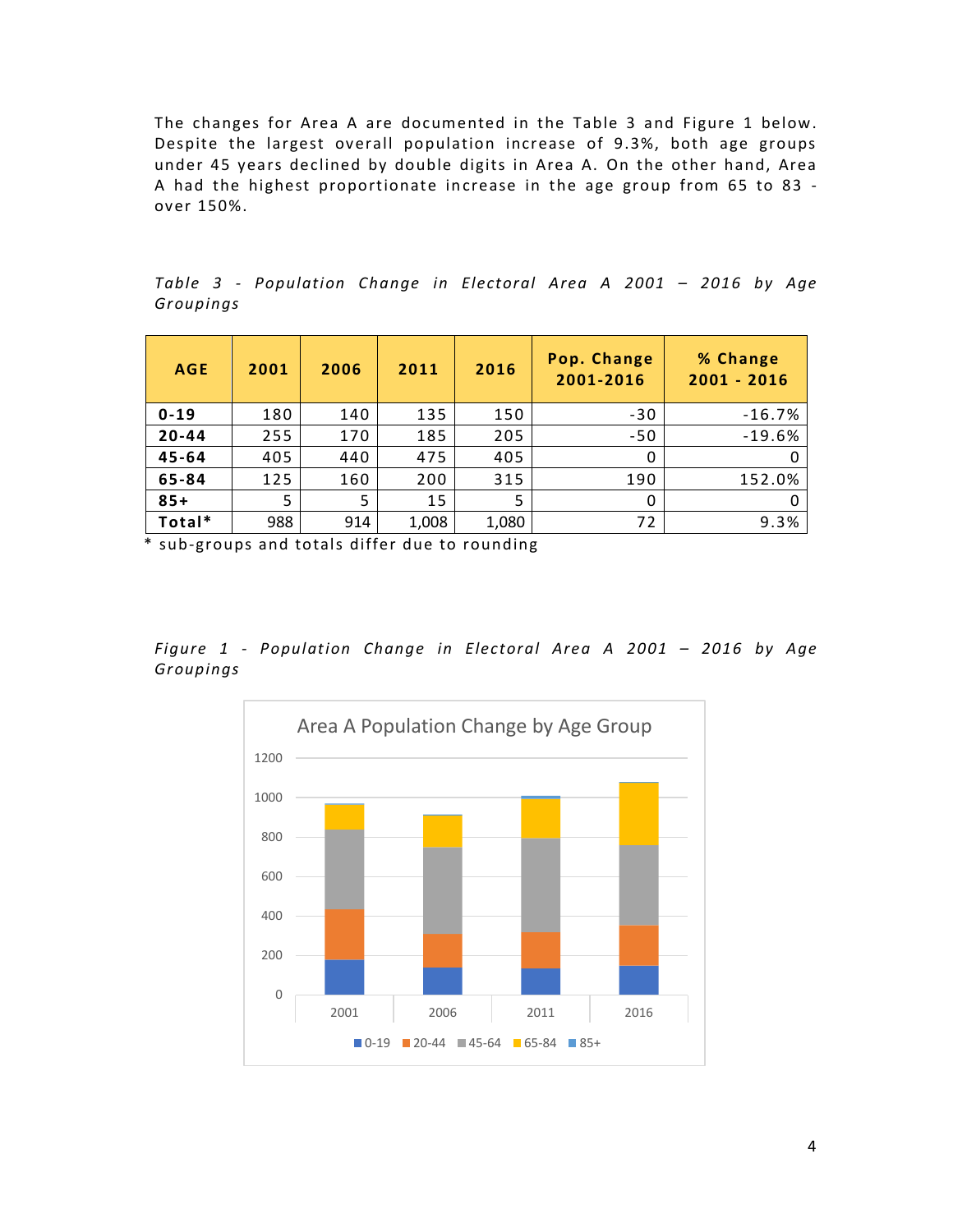In Area B, the two age groups under 45 also declined by double digits while the age group from 65 to 84 increased but less dramatically than in Area A. Area B had the highest increase in the 45 to 64 age group of 14%. The changes for each 5 year period for Electoral Area B are documented in the below in Table 4. Area B was also the only Electoral Area where the population over 85 increased. Figure 2 displays these changes.

| <b>AGE</b> | 2001  | 2006  | 2011  | 2016  | Pop. Change<br>2001-2016 | % Change<br>$2001 - 2016$ |  |
|------------|-------|-------|-------|-------|--------------------------|---------------------------|--|
| $0 - 19$   | 355   | 330   | 265   | 255   | $-100$                   | $-28.2%$                  |  |
| $20 - 44$  | 375   | 340   | 310   | 330   | $-45$                    | $-12.0%$                  |  |
| $45 - 64$  | 465   | 560   | 605   | 530   | 65                       | 14.0%                     |  |
| 65-84      | 230   | 230   | 290   | 420   | 190                      | 82.0%                     |  |
| $85+$      | 15    | 15    | 15    | 30    | 15                       | 100.0%                    |  |
| Total*     | 1,450 | 1,489 | 1,488 | 1,565 | 115                      | 7.9%                      |  |

*Table 4 - Population Change in Electoral Area B 2001 – 2016 by Age Groupings*

*Figure 2 - Population Change in Electoral Area B 2001 – 2016 by Age Groupings*

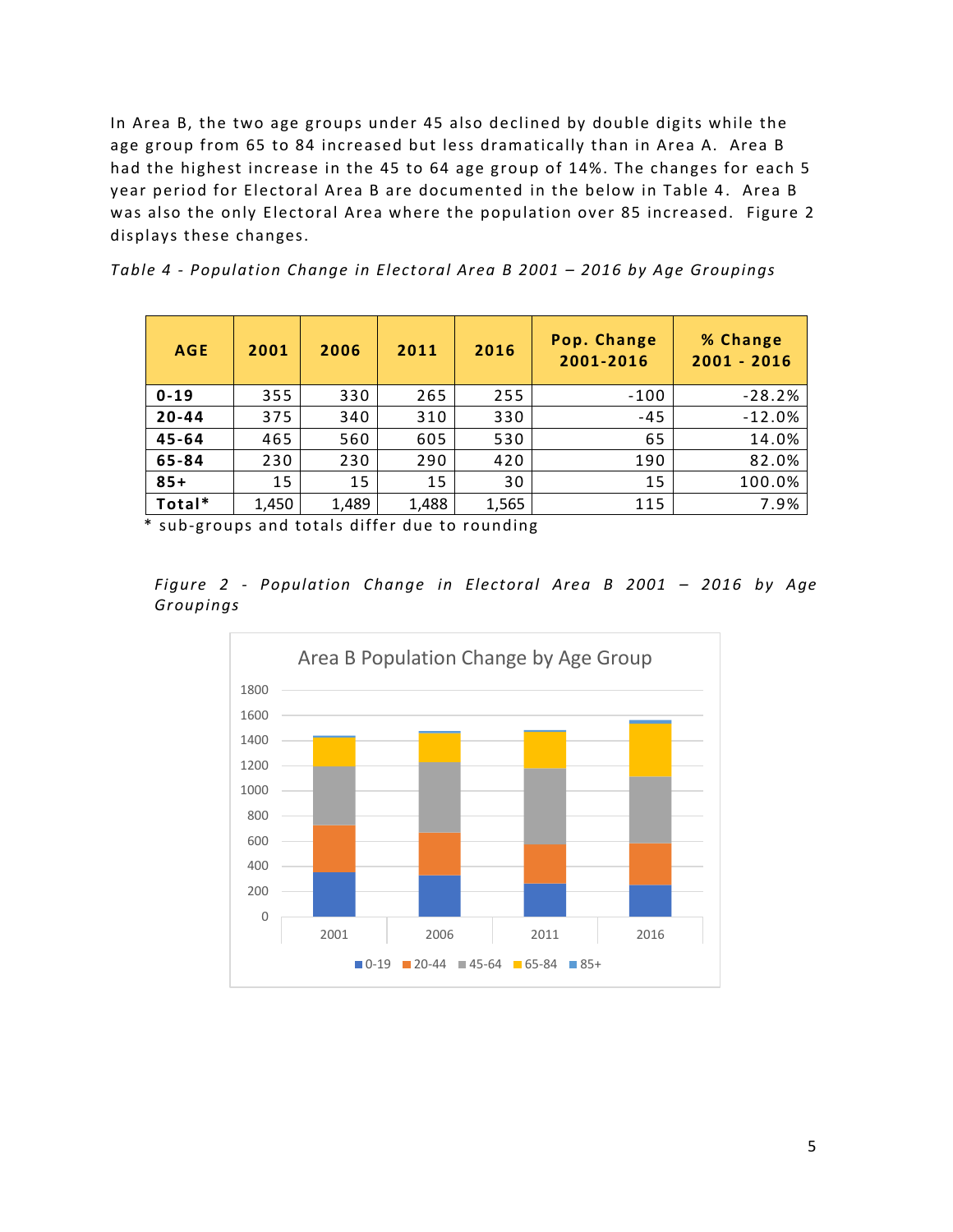More dramatic changes in the younger age groups took place in Area C. There the population under 20 declined nearly in half and the population between 20 and 44 declined by over one quarter. These changes exceeded the over 100% increase in the population between 65 and 84. The net result was a small overall decline in the population of Area C from 2001 to 2016. These changes in Area C are profiled in Table 5 and Figure 3 below.

*Table 5 - Population Change in Electoral Area C 2001 – 2016 by Age Groupings*

| <b>AGE</b> | 2001  | 2006  | 2011  | 2016  | Pop. Change<br>2001-2016 | % Change<br>$2001 - 2016$ |
|------------|-------|-------|-------|-------|--------------------------|---------------------------|
| $0 - 19$   | 565   | 415   | 325   | 305   | $-260$                   | $-46.0%$                  |
| $20 - 44$  | 615   | 490   | 470   | 450   | $-165$                   | $-26.8%$                  |
| $45 - 64$  | 690   | 850   | 835   | 765   | 75                       | 10.9%                     |
| 65-84      | 250   | 315   | 355   | 520   | 270                      | 108%                      |
| $85+$      | 30    | 15    | 25    | 20    | $-10$                    | $-33.3%$                  |
| Total*     | 2,135 | 2,074 | 2,014 | 2,060 | $-75$                    | $-3.5%$                   |

*Figure 3 - Population Change in Electoral Area C 2001 – 2016 by Age Groupings*

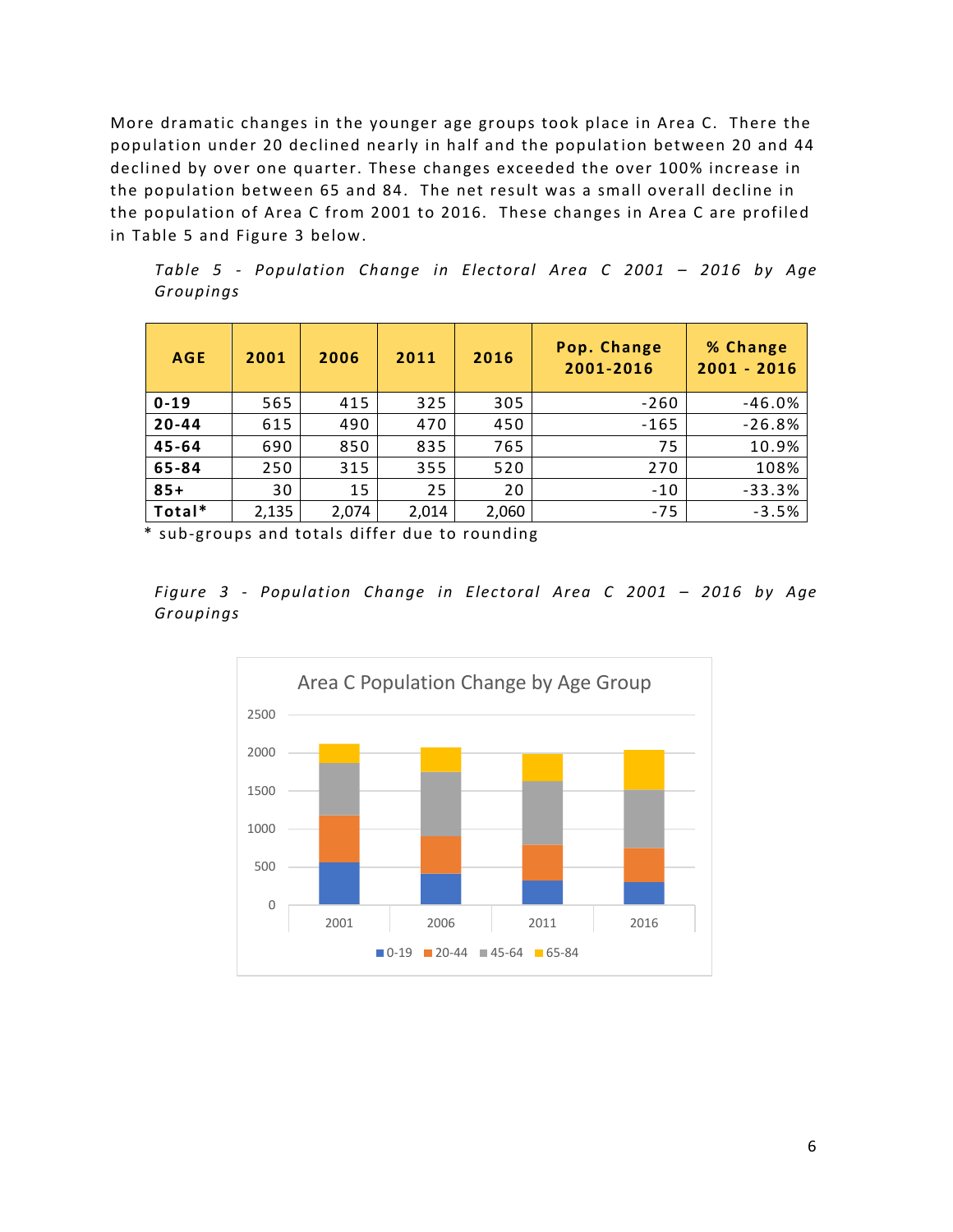The most dramatic changes in the younger age groups took place in Area D. There, the population under 20 declined by over 50% while the population between 20 and 44 declined just under 50%. These changes also exceeded the over 100% increase in the population between 65 and 84. The net result was the largest overall population decline of 4.7% from 2001 to 2016. These changes in Area D are documented in Table 6 and Figure 4 below.

| <b>AGE</b> | 2001  | 2006  | 2011  | 2016  | Pop. Change<br>2001-2016 | % Change<br>$2001 - 2016$ |
|------------|-------|-------|-------|-------|--------------------------|---------------------------|
| $0 - 19$   | 230   | 170   | 125   | 105   | $-125$                   | $-54.3%$                  |
| $20 - 44$  | 295   | 250   | 185   | 150   | $-145$                   | $-49.2%$                  |
| 45-64      | 390   | 480   | 475   | 425   | $+35$                    | 9.0%                      |
| 65-84      | 185   | 185   | 240   | 380   | $+195$                   | 105.4%                    |
| $85+$      | 25    | 20    | 25    | 25    | 0                        | 0.0%                      |
| Total*     | 1,130 | 1,107 | 1,053 | 1,076 | -54                      | $-4.7%$                   |

*Table 6 - Population Change in Electoral Area D 2001 – 2016 by Age Groupings*

*Figure 4 - Population Change in Electoral Area D 2001 – 2016 by Age Groupings*

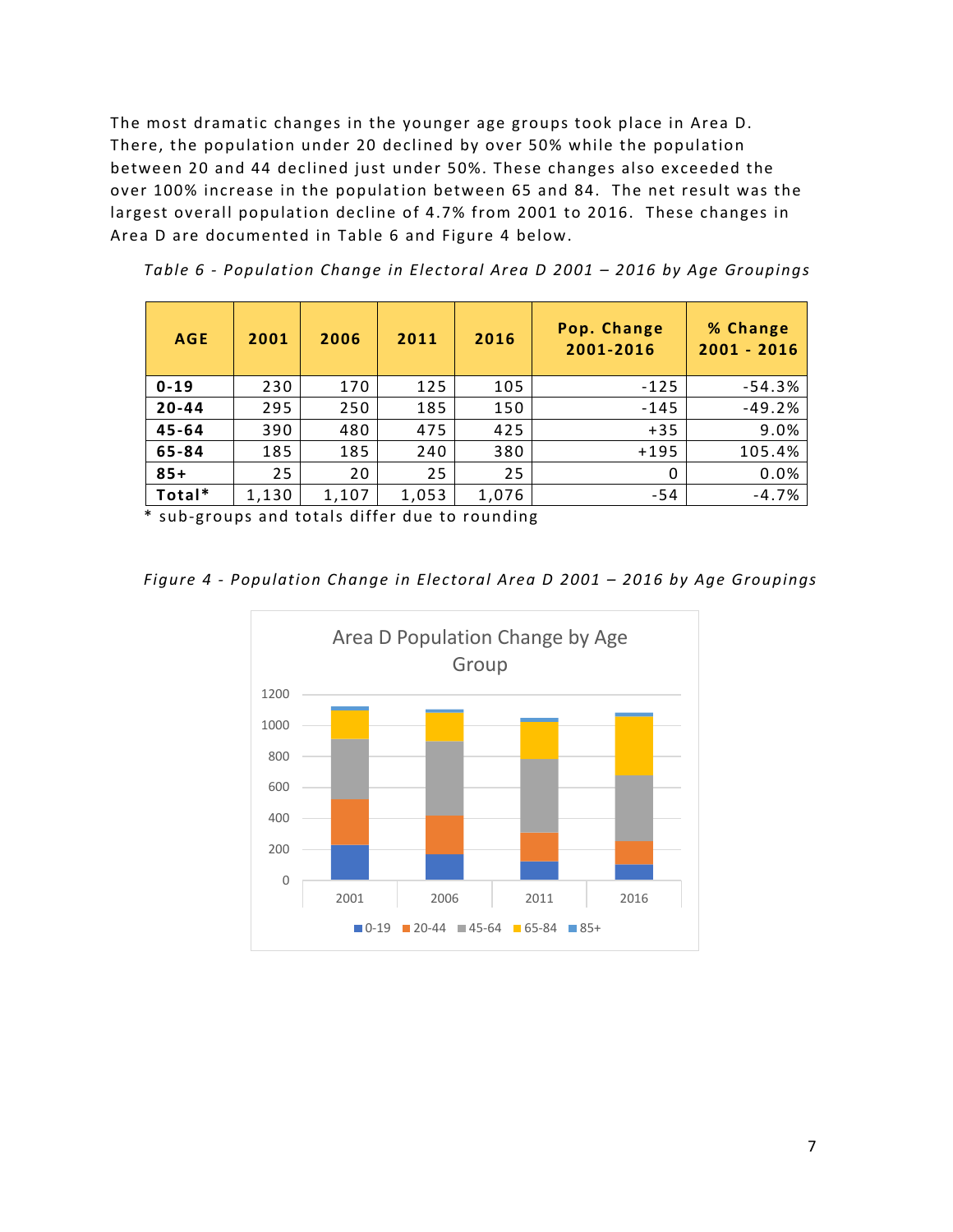As a result of these demographic changes, the median age in each Electoral Area was well above that of the qRD as a whole in 2016. The median age ranged from 54.9 in Area C to 60 .6 in Area D compared to 53.8 in the qRD as a whole. Table 7 below shows these differences between the electoral areas as well as compared to the qRD and the Province of BC. The median age in each electoral area in 2016 was higher than the qRD as a whole. The median age was only 1.4 years higher in Area C but was 6.1 years higher in Area A and 7.1 years higher in Area D in Area D. The median age comparison is even more dramatic when compared to the Province of BC. The median age in BC was more than a decade (10.5 years) lower than the qRD. The largest difference was in Area D where the median age was 17.6 years higher than the median age in B.C.

| <b>AREA</b> | <b>MEDIAN AGE 2016</b> |
|-------------|------------------------|
| Area A      | 59.6                   |
| Area B      | 55.5                   |
| Area C      | 54.9                   |
| Area D      | 60.6                   |
| qRD         | 53.5                   |
| <b>BC</b>   | 43.0                   |

*Table 7 – Median Age of Electoral Areas 2016*

### **Population Projections**

Population projections have been undertaken to estimate the population change for Electoral Areas A, B, C and D over the next 25 years (2016 -2041). BC Stats has applied the Component/Cohort-Survival method to project the population. This method "grows" the population from the latest base year estimate by forecasting births, deaths and migration by age. The risk of error is increased for smaller areas. Due to its much smaller population of approximately 400 persons, projections for Area E have not been undertaken.

As a result, the projections for the Electoral Areas rely on general trends taking place in the qRD as a whole. These projections by small area were prepared by extrapolating past trends and modifying these trends wherever possible to take into consideration available information on planned changes to the industrial base and the regional economic outlook.

Inferences made in this report are intended to provide a base for future planning but the small population size of each Electoral Area and the host of variables which could affect the region's future growth are important limitations.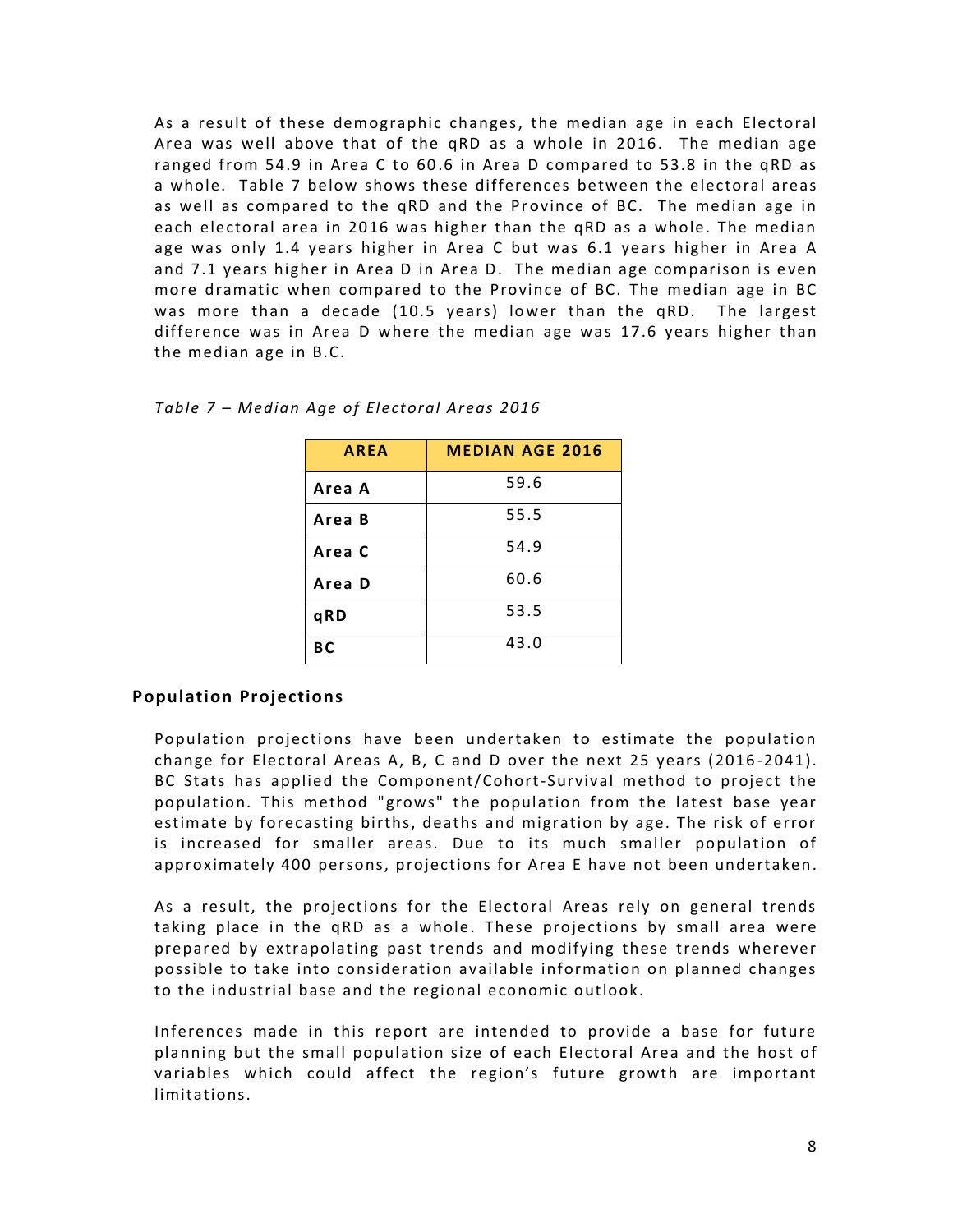The following Table 8 shows population projections for Electoral Areas A, B, C & D from 2016 to 2041. These population projections by BC Stats, have maintained each Electoral Area's percentage share of the Regional District's population. These changes indicate a population increase of approximately 20% for each Electoral Area over the 25 year period from 2016 to 2041 . The population increase projected for Area A Table 8 is 216 persons and 313 for Area B. Area C shows the highest increase of 406 persons as it has the largest base population. The projected population increase for Area D is 208 over the next quarter century. This represents a compound annual growth rate of 0.71% and 19.3% over the 25 -year time period.

| <b>AREA</b> | 2016      | 2021      | 2026      | 2031      | 2036      | 2041      | % Change<br>$2016 -$<br>2041 |
|-------------|-----------|-----------|-----------|-----------|-----------|-----------|------------------------------|
| Area A      | 1,080     | 1,130     | 1,180     | 1,221     | 1,267     | 1,296     | 20.0%                        |
| Area B      | 1,565     | 1,632     | 1,706     | 1,768     | 1,824     | 1,878     | 20.0%                        |
| Area C      | 2,060     | 2,145     | 2,237     | 2,319     | 2,398     | 2,466     | 19.7%                        |
| Area D      | 1,076     | 1,123     | 1,170     | 1,212     | 1,253     | 1,283     | 19.3%                        |
| qRD         | 20,070    | 20,719    | 21,583    | 22,412    | 23,193    | 23,879    | 18.9%                        |
| <b>BC</b>   | 4,757,700 | 5,039,700 | 5,343,300 | 5,645,000 | 5,923,900 | 6,178,300 | 29.8%                        |

*Table 8 - Population Change 2016 - 2041*

Source: BC Stats + Statistics Canada

These projections show modest growth. However, they reflect a reversal of the trend in the June 2012 Powell River Regional District and Unincorporated Areas Aggregated Population Projections completed by WM Population Analysis for the Powell River Regional District, which predicted a steady decline in the region's population over the coming decades to 2041. The WM Population Analysis indicated that deaths in the qRD exceeded births in every year since 2000. Given the age profile of the Electoral Areas, this trend is projected to continue.

The key driver for the projected population increase in the qRD is an increase in net in-migration. In-migration has three components; population changes within B.C., interprovincial changes and international changes. The relative proportion of the three types of in-migration applicable to the qRD is not available for smaller regions of BC.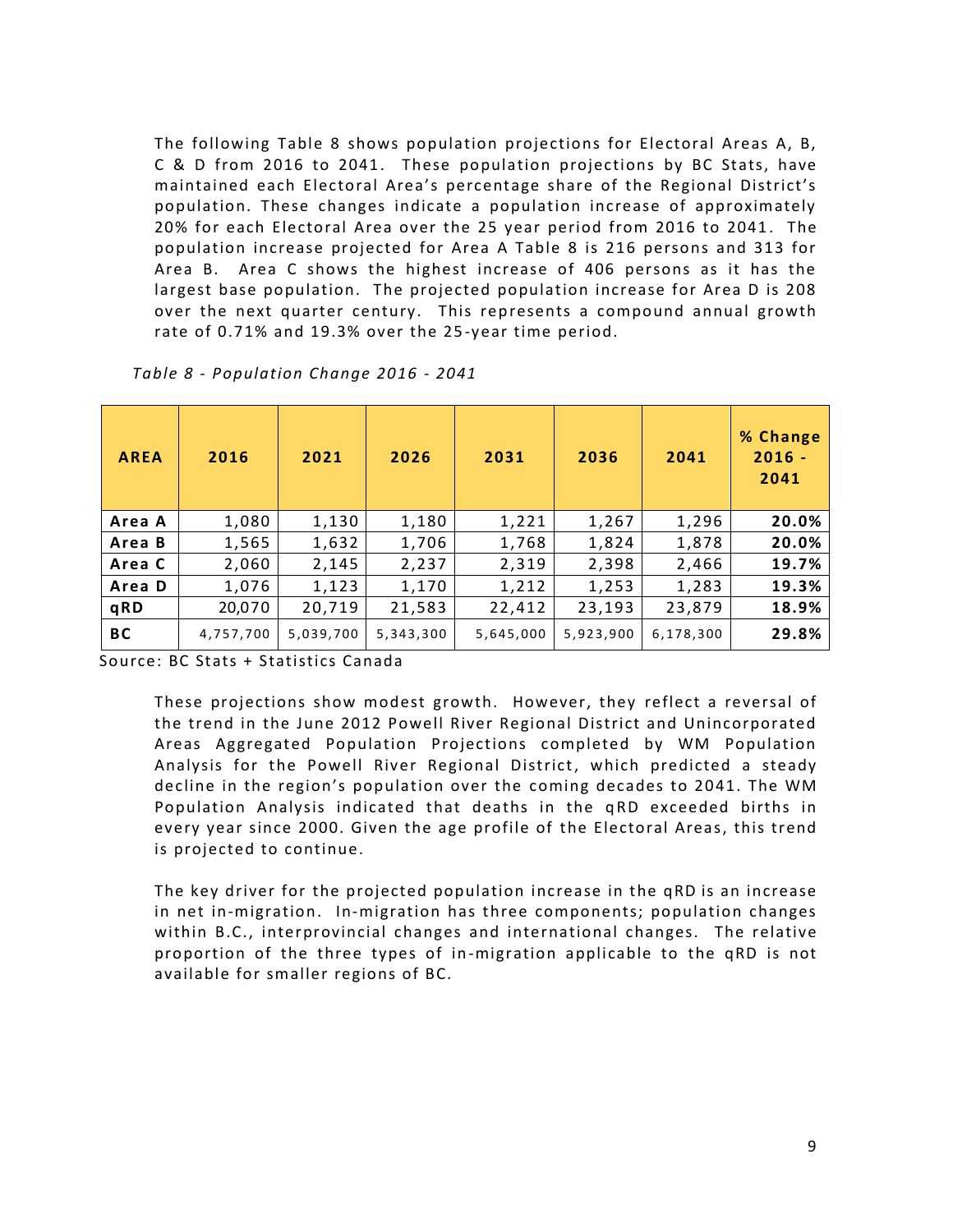## **Population Distribution by Age Groupings (2016 -2041)**

The population of Canada and BC is aging but this trend is more pronounced in the qRD and in Electoral Areas A, B, C and D. Table 9 below compares Electoral Areas A through D with the qRD and B.C. as a whole. The same information is shown graphically in Figure 5. This projection assumes that the population of the Electoral Areas maintain a consistent share of the qRD population as observed in the unadjusted 2016 census figures throughout the whole projection period. It also maintains a constant (2016 Unadjusted Census) age/sex distribution in the population throughout the whole projection period.

| <b>AGE</b> | Area A -<br>2041 | Area B -<br>2041 | Area C -<br>2041 | Area D -<br>2041 | qathet RD<br>2041 | <b>BC</b><br>2041 |
|------------|------------------|------------------|------------------|------------------|-------------------|-------------------|
| $0 - 19$   | 14%              | 16%              | 15%              | 10%              | 17%               | 18%               |
| $20 - 44$  | 19%              | 21%              | 22%              | 13%              | 29%               | 30%               |
| $45 - 64$  | 37%              | 34%              | 37%              | 40%              | 21%               | 27%               |
| 65-84      | 29%              | 27%              | 25%              | 35%              | 23%               | 20%               |
| $85+$      | 1%               | 2%               | 1%               | 2%               | 10%               | 6%                |

|  | Table 9 - Population Distribution by Age Groupings in 2041 |  |  |
|--|------------------------------------------------------------|--|--|
|  |                                                            |  |  |

Source: BC Stats

*Figure 5 – Population Distribution by Age Groupings in 2041*

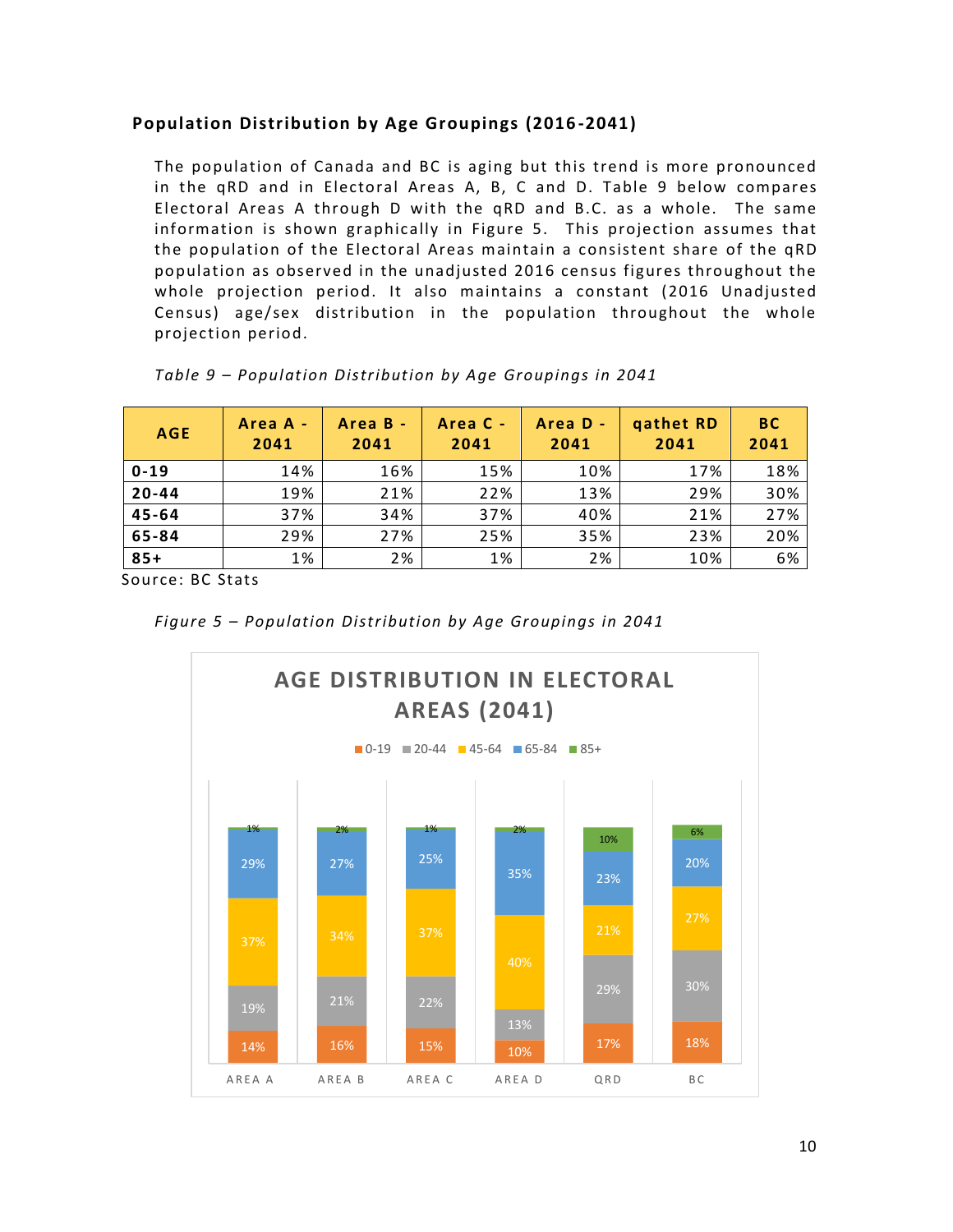Following existing trends, the future population is skewed towards an aging population. Approximately two-thirds of the population of Areas A, B and C will be between the ages of 45 and 85 by 2041. 75% of the Area D population will be in this age bracket. Both the 45-64 and 65-84 age groups are proportionately much larger than the other age categories in the Electoral Areas compared to the same age groups in the qRD and BC as a whole. On the other hand, this is not anticipated to occur for the oldest age group (i.e. 85%+) in any of the Electoral Areas. The population of this age group did not show an increase in the 2001 to 2016 time period and this is not expected to change for the 2016 to 2041 time period. While this elderly age group is anticipated to reach 10% of the qRD population, the lack of residential care and other specialized services in the Electoral Areas will be of increasing importance for the frail elderly population. The availability of residential care, hospital and other specialized social and commercial services in the City of Powell River will, however, enable them to continue to reside in the qRD. This will be much less a factor for the 65-84 age group in the Electoral Areas which is why this age will continue to increase both in absolute numbers and as a proportion of the population .

Figure 10 provides an intriguing indication of population growth in the Electoral Areas. It indicates both a numerical increase and a rate of growth in the Electoral Areas that are well above that of the City of Powell River. Although the time period is short (2016 -2018), it supports the reversal of the downward population trend of earlier reports.

| <b>YEAR</b>                 | 2016   | 2017   | 2018              | <b>Increase</b><br>$(2016 - 2018)$ | % Increase<br>$(2016 - 2018)$ |
|-----------------------------|--------|--------|-------------------|------------------------------------|-------------------------------|
| <b>Electoral Areas</b>      | 7,198  | 7.324  | 7.462             | 264                                | 3.7%                          |
| <b>City of Powell River</b> | 13,742 |        | $13,793$   13,874 | 132                                | 1.0%                          |
| qRD                         | 20,962 | 21,139 | 21,358            | 396                                | 1.9%                          |

*Table 10 – Population Increases 2016-2018*

Source: BC Stats

### **Conclusions**

Earlier findings in both the Vanstruth and the WM Population Analysis reports highlighted the importance of in-migration in stimulating future population growth and stabilizing the region's population. Those reports at the regional district level indicated a small but steady population decline due to deaths exceeding births since 2004. Net in -migration occurred but not in sufficient numbers to counteract this trend.

The latest BC Stats projections indicate increasing in -migration. This inmigration has been sufficiently large to counteract the slow population decline within the resident population. A key factor is likely the more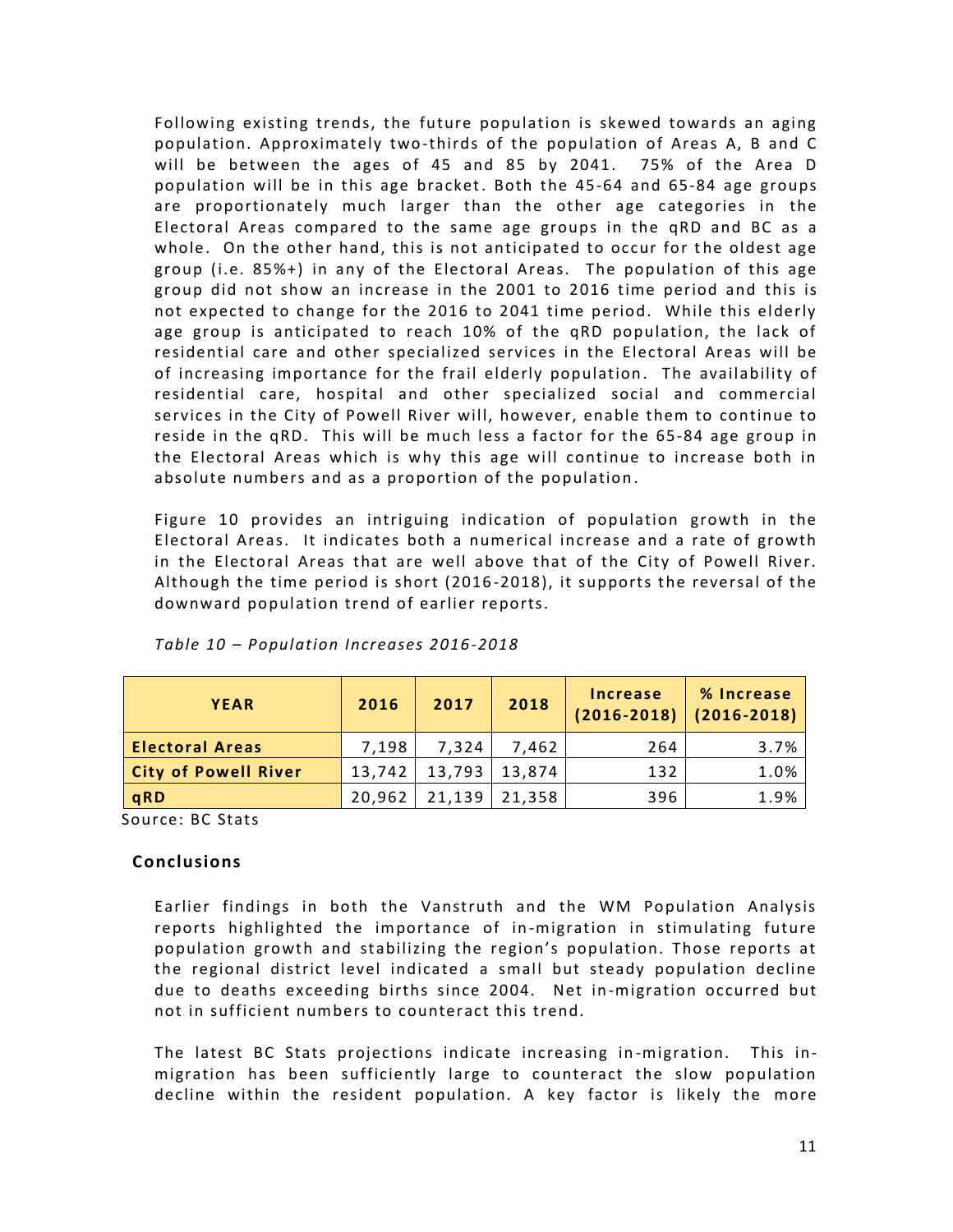affordable housing prices compared to other areas of the Province . Other factors are also at play including the mild climate, wide array of outdoor recreational opportunities, the availability of regional services including health care and technology changes which have enabled home -based business to proliferate in the qRD. (A similar rapid upward trend in home based business has occurred in the Sunshine Coast Regional District.)

While the projected population increase of approximately 19% for the Electoral Areas represents a change in the previous trend, it should be noted that the projected increase is well below the nearly 30% population increase forecasted for BC as a whole.

The population projections for the years 2016 to 2041 indicate modest population growth for the Electoral Areas. This reflects a change from the previous projection of slow population decline due to deaths exceeding births. The population growth reflects increased in -migration to the qRD from other parts of the Province and outside B.C. However the median age will also continue.

For all Electoral Areas, the 45-64 age group has been the largest from 2001 to 2016. The working age group is projected to stay the largest to the year 2041. This age group is projected to range from a high of 40% in Area A to 34% in Area B. However the 65-84 age became the second largest age group in Area A and Area D in 2011 and in Area B and Area C in 2016 and is projected to continue to be the second largest age group to the year 2041. This age group is projected to comprise one quarter of the population of Area C in 2041 to over one third in Area D (35%). The 20 to 44 age group dropped to the third largest age group by 2016 and is projected to continue to the year 2041. Its proportion of the population is projected to be as low as 13% in Area D and highest in Area C with 22%.

The two age groups from 20-64 represent the prime working age population. These two groups declined as a proportion of the population in all electoral areas from 2001 to 2016. The lowest proportion of the population was 58% in Area B and the highest was and 67% in Area A. By 2016 the lowest was 53% in Area D and to 59% in Area C.

In 2016, the 0-19 age group was the fourth largest and is projected to continue as the fourth largest to the year 2041. The age group under 20 is projected to range from 10% of the population in Area D to 16% in Area B in 2041.

The smallest age group has been and will continue to be the those over 85 with only 1% or 2% in any electoral area. However this age group will be a sizable 10% of qRD as a whole by 2041. The projections indicate most of this age group will reside in the City of Powell River, likely due to limitations in specialized housing and service needs.